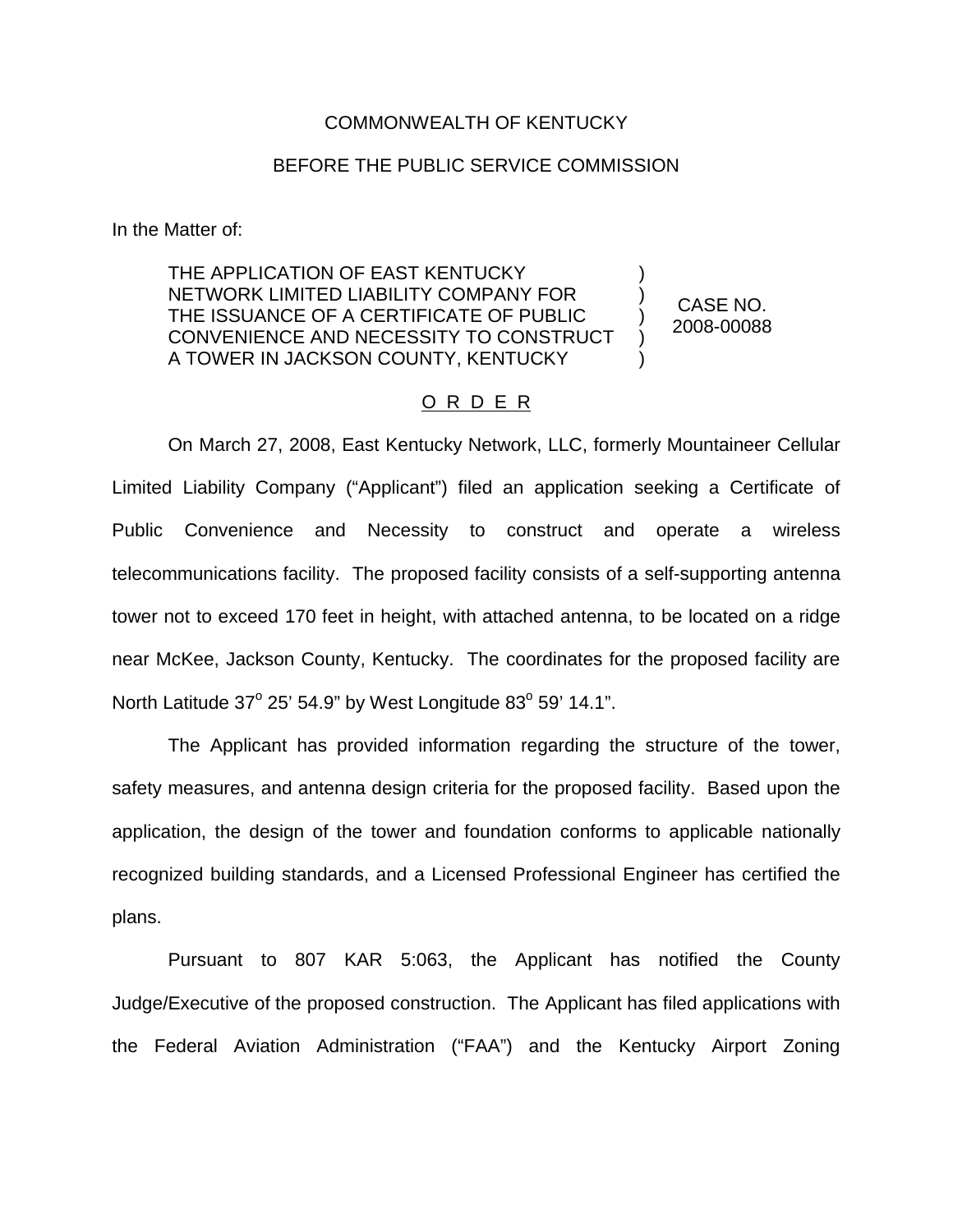Commission ("KAZC") seeking approval for the construction and operation of the proposed facility. Both decisions are pending.

The Applicant has filed evidence of the appropriate notices provided pursuant to 807 KAR 5:063. The notices solicited comments and informed the recipients of their right to request intervention. To date, no public comments have been filed with the Commission.

The Commission, having considered the evidence of record and being otherwise sufficiently advised, finds the Applicant has demonstrated a facility is necessary to provide adequate utility service and that, therefore, a Certificate of Public Convenience and Necessity to construct the proposed facility should be granted.

Pursuant to KRS 278.280, the Commission is required to determine proper practices to be observed when it finds, upon complaint or on its own motion, the facilities of any utility subject to its jurisdiction are unreasonable, unsafe, improper, or insufficient. To assist the Commission in its efforts to comply with this mandate, the Applicant should notify the Commission if it does not use this antenna tower to provide service in the manner set out in its application and this Order. Upon receipt of such notice, the Commission may, on its own motion, institute proceedings to consider the proper practices, including removal of the unused antenna tower, which should be observed by the Applicant.

IT IS THEREFORE ORDERED that:

1. The Applicant is granted a Certificate of Public Convenience and Necessity to construct a wireless telecommunications facility. The proposed facility consists of a self-supporting antenna tower not to exceed 170 feet in height, with